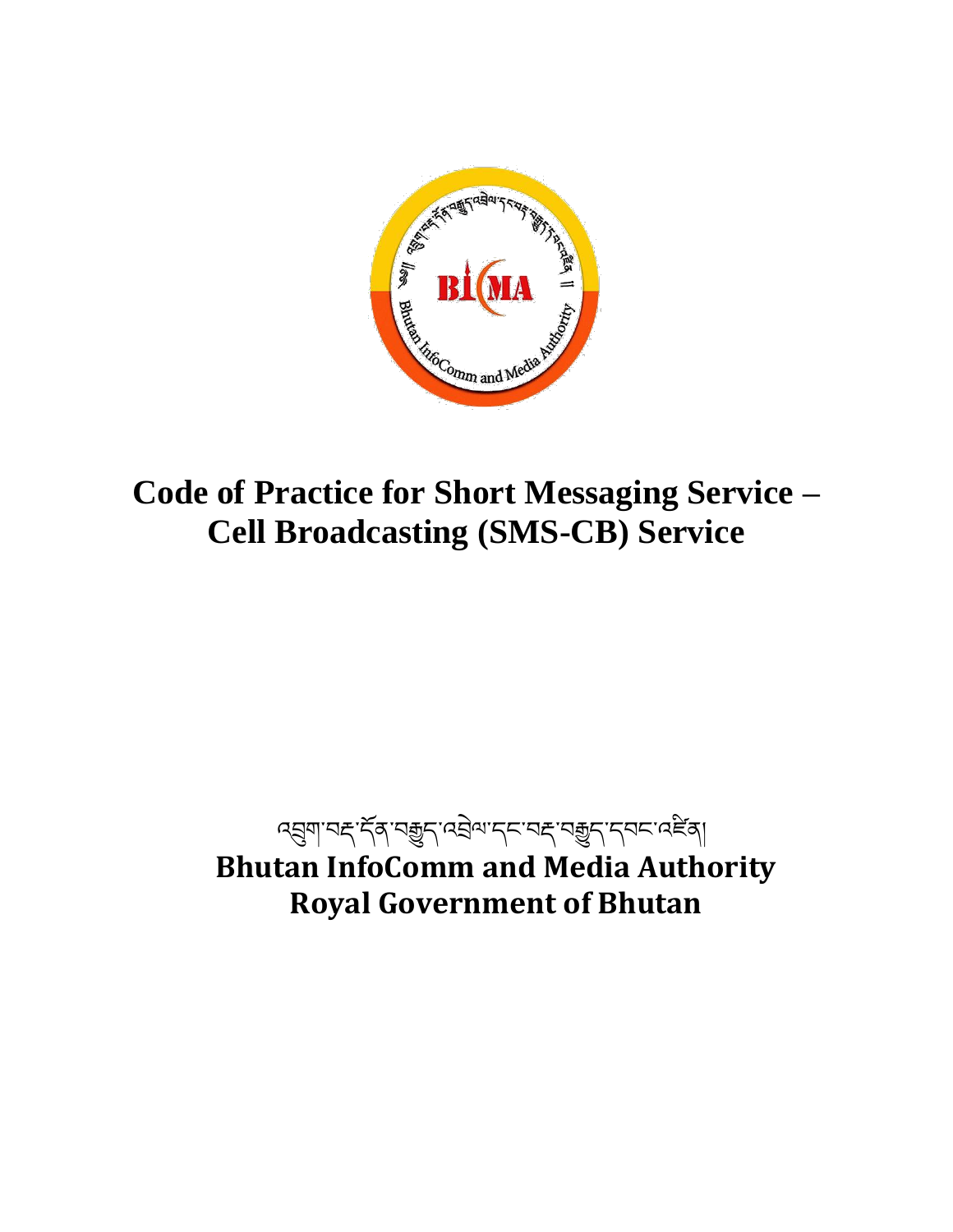First edition 2011 Second edition 2019

Copyright © BICMA All rights reserved

# **All inquiries should be addressed to:**

Bhutan InfoComm & Media Authority Post Box No. 1072 Thimphu: Bhutan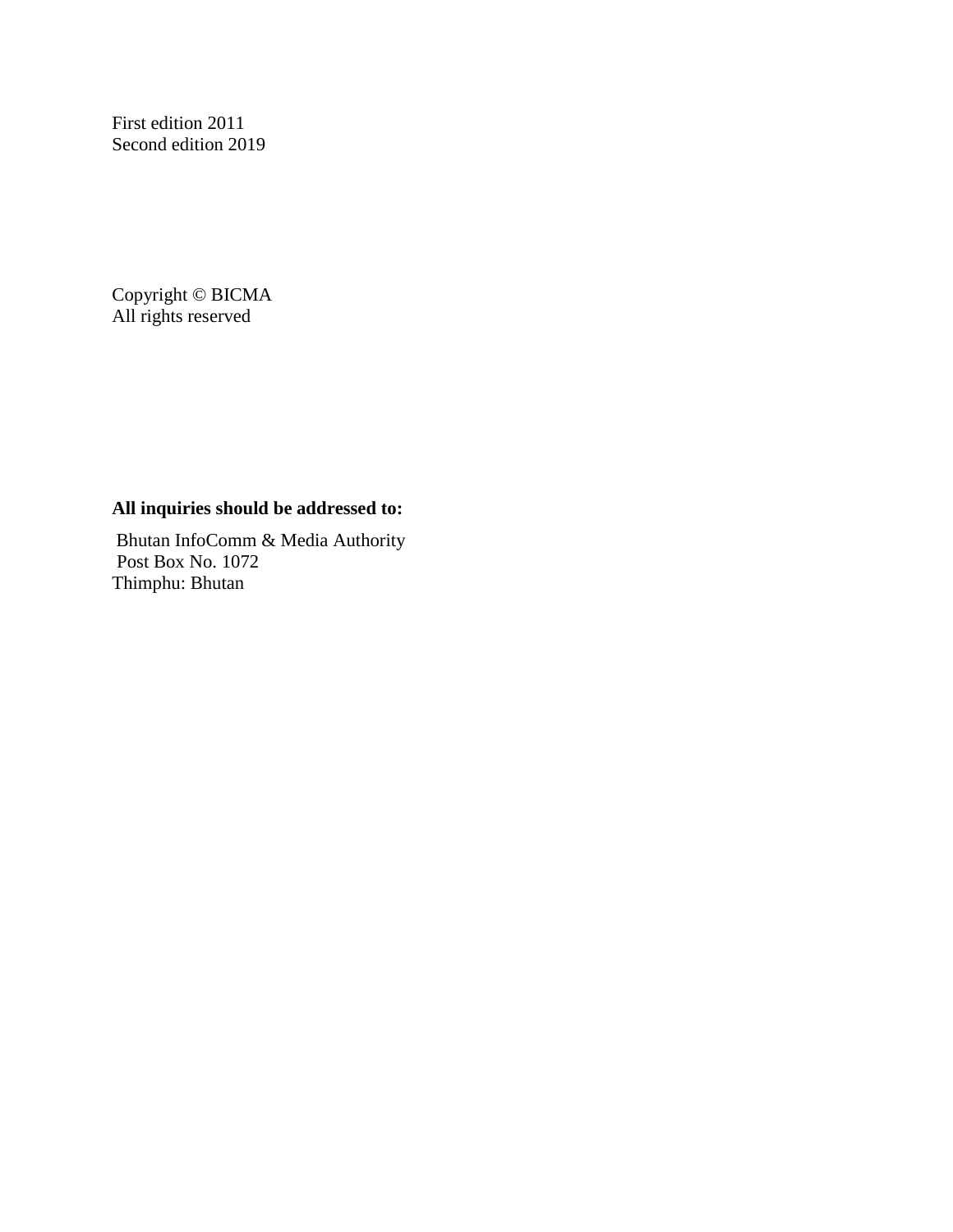| 3. |  |
|----|--|
| 4. |  |
|    |  |
|    |  |
| 7. |  |
| 8. |  |
|    |  |
|    |  |
|    |  |
|    |  |
|    |  |
|    |  |
|    |  |
|    |  |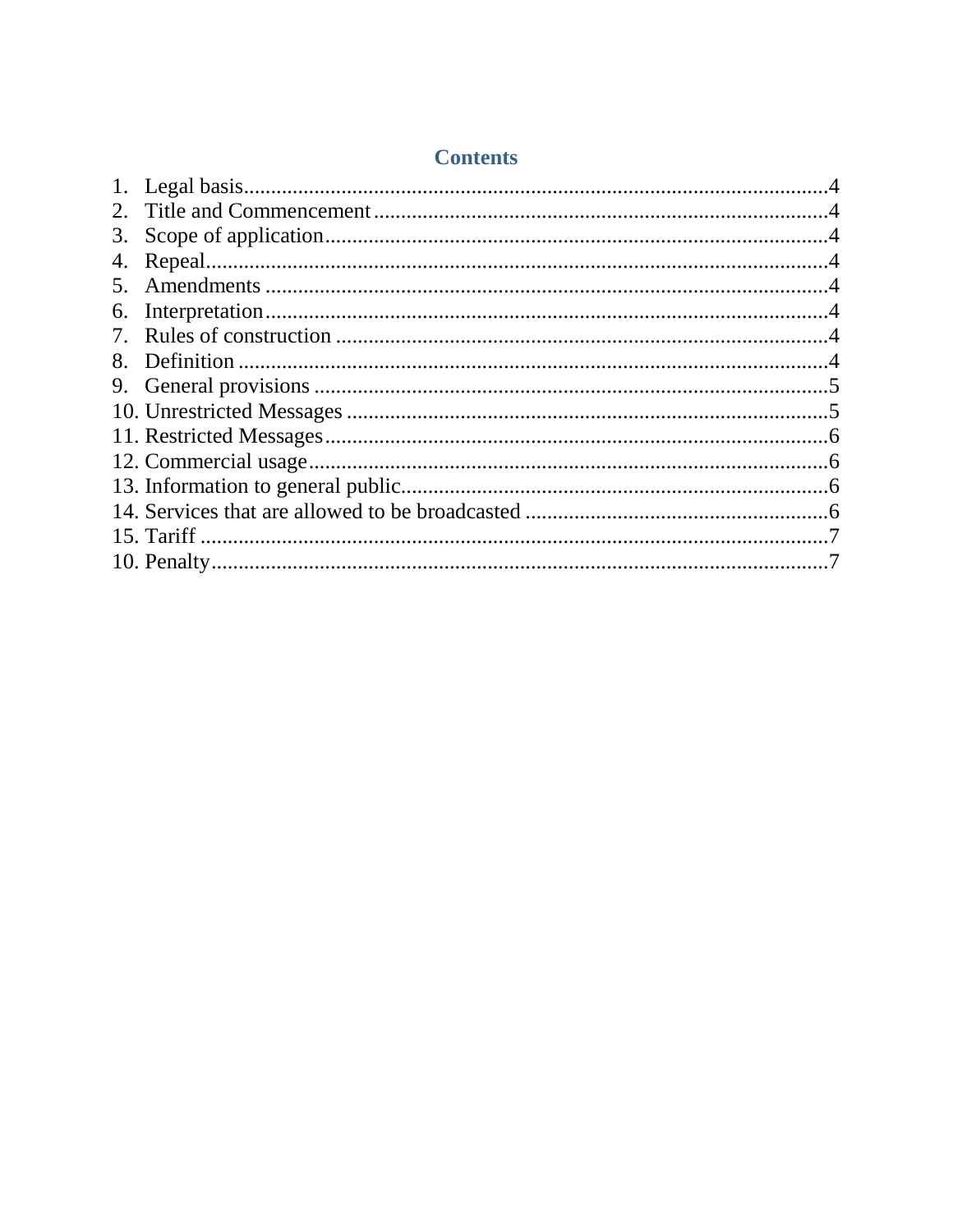# <span id="page-3-0"></span>**1. Legal basis**

This Code is issued as per section 51(3) of the Information, Communications and Media Act of Bhutan 2018 to regulate the short messaging service –cell broadcasting for public notification and to ensure the interests of the end-users while consuming such services.

# <span id="page-3-1"></span>**2. Title and Commencement**

This Code shall be called as the Code of Practice for Short Messaging Service – Cell Broadcasting (SMS-CB) Service and shall come into force on the  $1<sup>st</sup>$  day of July, 2019 corresponding to the 29<sup>th</sup> day of the fourth month of the Bhutanese Earth Female Year.

## <span id="page-3-2"></span>**3. Scope of application**

This Code shall apply to the Mobile Service Providers licensed by the Authority.

## <span id="page-3-3"></span>**4. Repeal**

With the commencement of this Code, the Code of Practice for Short Messaging Service – Cell Broadcasting (SMS-CB) Service 2011 is repealed.

## <span id="page-3-4"></span>**5. Amendments**

This Code is subject to amendment and changes in accordance with the needs and changes in national priorities, Government policies and industrial and technological trends. Amendment of this Code by way of addition, variation or repeal may be effected by the Authority as and when required.

## <span id="page-3-5"></span>**6. Interpretation**

The power to interpret this Code shall vest with the Authority who may issue such instructions as may be necessary to give effect to and implement the provisions of this Code.

# <span id="page-3-6"></span>**7. Rules of construction**

In this Code, unless the context indicates otherwise, the masculine gender shall include the feminine gender and the singular shall include the plural and vice versa.

# <span id="page-3-7"></span>**8. Definition**

For the purpose of this Code, unless the context otherwise requires, the following words and terms shall have the following meanings:

**Authority** means the Bhutan InfoComm and Media Authority established as per the provisions of the Information, Communications and Media Act of Bhutan 2018.

**SIM Card** means the Subscriber Identification Module (SIM) card to be inserted inside the mobile cellular phone.

**Subscriber** means any individual who subscribes to the service of any mobile cellular service providers.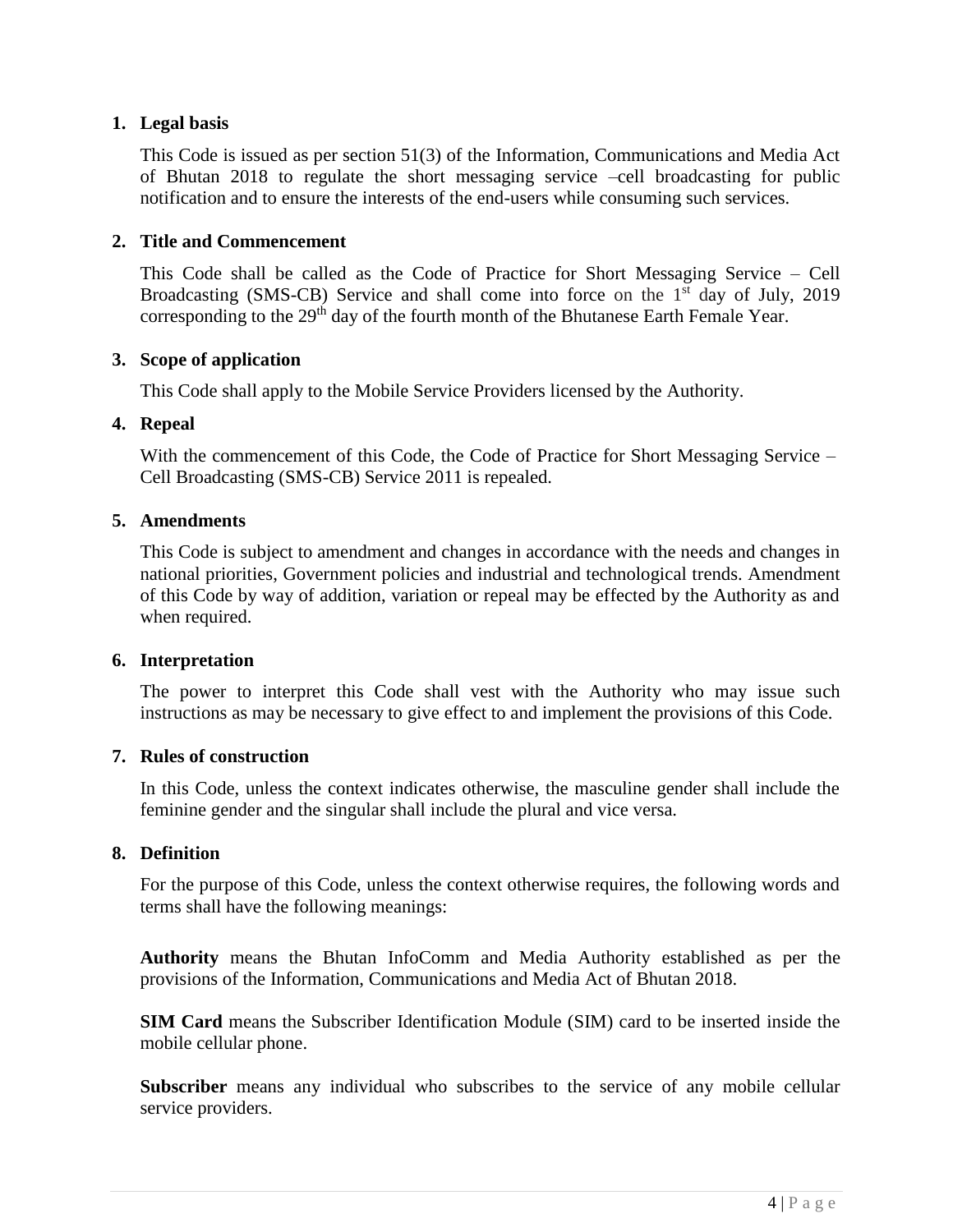**Mobile Cellular Service Provider** means any licenced mobile telecommunications service provider.

**Cell Broadcast** means a mobile service that would simultaneously deliver messages to multiple users in a specific area*.*

**Content Provider** means an organization or individual that creates information, educational or entertainment content in the form of text or data intended for cell broadcasting.

# <span id="page-4-0"></span>**9. General provisions**

- 9.1 To protect the interest of the subscribers, the Service Provider shall ensure, at all times that the information broadcasted are timely, pertinent, accurate and not seen as public nuisance.
- 9.2 The Service Provider shall:
	- a) Seek approval of the Authority, before broadcasting any message of doubt.
	- b) Be solely responsible for SMS-CB content.
	- c) Provide subscribers the choice to unsubscribe to SMS-CB services.
	- d) Broadcast messages only to the intended recipients by geographical area.
	- e) Not broadcast any picture or video in any format.
	- f) Ensure that their system is resistant to hackers, spoofers and spammers.
	- g) Ensure that the subscriber is not charged for receiving such services.
	- h) Ensure that the content providers bear the cost of broadcasting such service, as approved by the Authority.
	- i) Ensure to educate and create awareness on Cell Broadcast System (CBS) including activation of the Cell Broadcast services.

## <span id="page-4-1"></span>**10. Unrestricted Messages**

The service providers shall broadcast the following messages only after authenticating the source:

a) Any messages of National interest.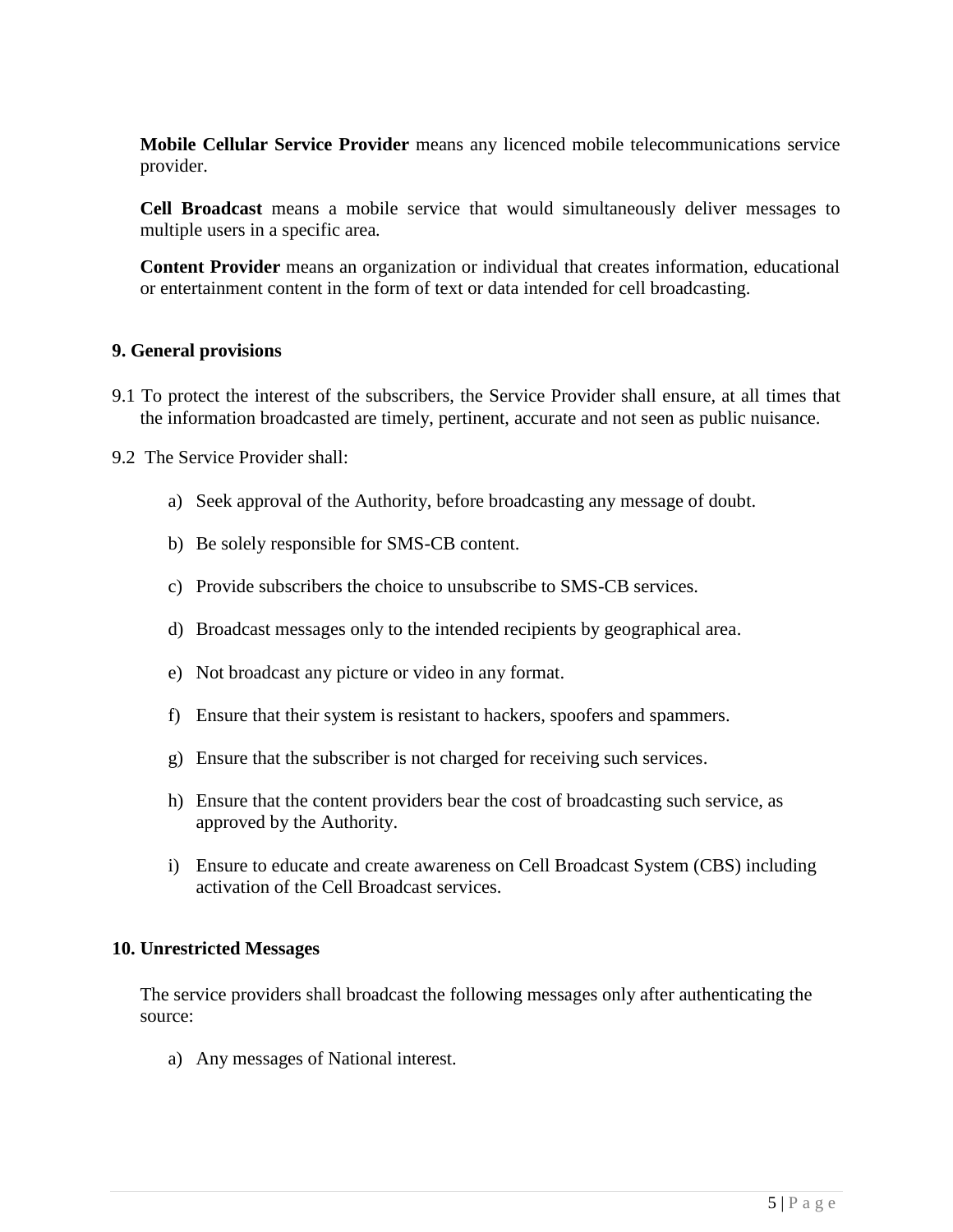- b) Any cautionary messages during emergencies such as earthquake, flood and industrial disasters , explosions and terrorist attack, and
- c) Messages to warn the general public of public health epidemic, public safety and national security.

# <span id="page-5-0"></span>**11. Restricted Messages**

The Service Provider shall not broadcast any messages that:

- a) Are political and religious in nature.
- b) Create social disharmony and is detrimental to the peace, stability and well being of the nation.
- c) Incite religious, ethnic, regional or communal conflicts.

#### <span id="page-5-1"></span>**12. Commercial usage**

The Service Providers shall ensure that promotion or advertisement of any product or service:

- a) Be thoroughly reviewed and broadcasted only to the subscribers of an intended geographical area or target, and
- b) Be in accordance with the Advertisement policy, Rules on Contents and any other relevant Rules/Regulations of the government.

## <span id="page-5-2"></span>**13. Information to general public**

The Service Provider shall educate subscribers on:

- a) Activation/usage of such services.
- b) Importance of such services during the times of emergency.
- c) Availability of choice to the subscribers to un-subscribe such services and
- d) Charging methodology for availing such services.

#### <span id="page-5-3"></span>**14. Services that are allowed to be broadcasted**

Besides above mentioned services, the Service Provider is also allowed to broadcast the following services:

- a) **Sports Information:** Information on national sporting events.
- b) **Traffic Information:** Information on traffic and road conditions.
- c) **Weather Information:** Information on weather forecast.